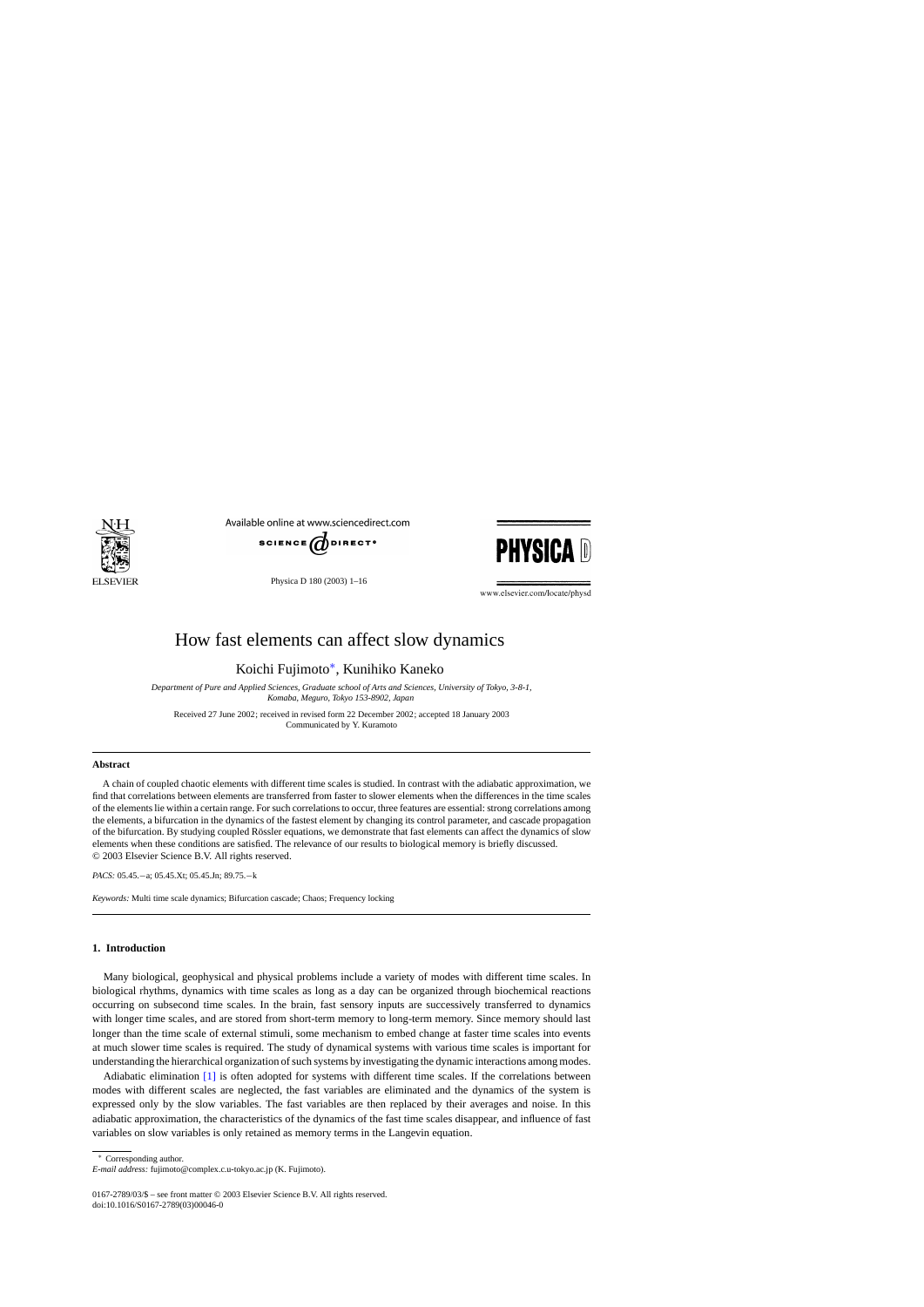#### 2 *K. Fujimoto, K. Kaneko / Physica D 180 (2003) 1–16*

The adiabatic approximation is valid when the differences between the time scales are large. However, when the differences are small, correlations between the modes appear, invalidating the approximation. In this case, the fast scale dynamics can influence the dynamics of the slower variables. Here we investigate under what conditions the faster variables can influence the dynamics of the slower variables. We will show that from change of fast dynamics is propagated to slow dynamics, but not from slow to fast dynamics, when a certain condition is satisfied. Chaos is relevant to this since chaos makes the amplification of microscopic perturbations to a macroscopic scale possible. On the other hand, the existence of chaos disturbs the correlations between the two variables of different time scales. In order for the propagation of statistical properties from fast to slow variables to occur, it turns out that two other properties are required: strong correlation (with partial coherence) and a cascade of bifurcations.

In the present paper, we investigate the dynamical behavior of high dimensional systems where spatiotemporal chaos with a cascade of bifurcations is found to be caused by interactions among different time scales and its relevance to the flow of perturbation from fast to slow elements. In Section 2, a model of coupled chaotic elements with different time scales is introduced. In [Section 3,](#page-3-0) the Rössler equation is adopted as the basic unit chaotic oscillator. Elements at slower time scales are found to exhibit bifurcations influenced by the bifurcations of the faster elements. A cascade of bifurcations, transferred successively from fast to slow elements, is reported through the analysis of the power spectrum and the phase space structure. In [Section 4,](#page-9-0) the cascade is shown to appear in some range of the time scale difference. In [Section 5](#page-10-0) we study the conditions for the occurrence of the bifurcation cascade and characterize them. [Section 6](#page-13-0) is devoted to the discussion and the conclusion.

# **2. Model**

## *2.1. Coupled oscillator with different time scales*

In the present paper, we investigate how statistical (topological) properties of slow dynamics can depend on those of the fast dynamics by studying a coupled dynamical system with different time scales. To be specific, we choose a chain of nonlinear oscillators whose typical time scales are distributed as a power series. The dynamics of each oscillator is assumed to differ only in its time scale, and thus there are only three control parameters in our model: one for the nonlinearity, one for the coupling strength among oscillators, and one for the difference in time scales.

The concrete form adopted here is as follows. We choose a nonlinear differential equation as the single oscillator. The time scale differences are introduced as

$$
T_i \frac{\mathrm{d}X_i}{\mathrm{d}t} = \vec{F}(\vec{X}_i), \quad T_i \equiv T_1 \tau^{i-1}.
$$

The index of the elements is denoted by i with  $i = 1, 2, \ldots, L =$  system size.  $T_i$  is the characteristic time scale for each element and  $\tau$  (<1) is the time scale difference. By adopting a power series distribution for the characteristic time scales, the relationship between any element i and  $i+1$  is identical, as is easily checked by scaling the time t by  $T_i$  in each equation. Hence this form is useful for studying the relevance of time scale change, since the dynamics of each element, after rescaling the time, is identical. Note also that this is analogous to the shell model of turbulence [\[2\]. T](#page-15-0)he total time scale difference is given by

$$
T_{\text{total}} \equiv \frac{T_L}{T_1} = \tau^{L-1}.
$$
\n<sup>(2)</sup>

In the present paper, we adopt  $\tau$  as a control parameter by fixing  $T_{\text{total}} = 100$  and change L accordingly following Eq. (2) couple neighboring elements. The Runge–Kutta method was used with a time step size such that the fastest element  $\hat{X}_i$  is computed with a high precision.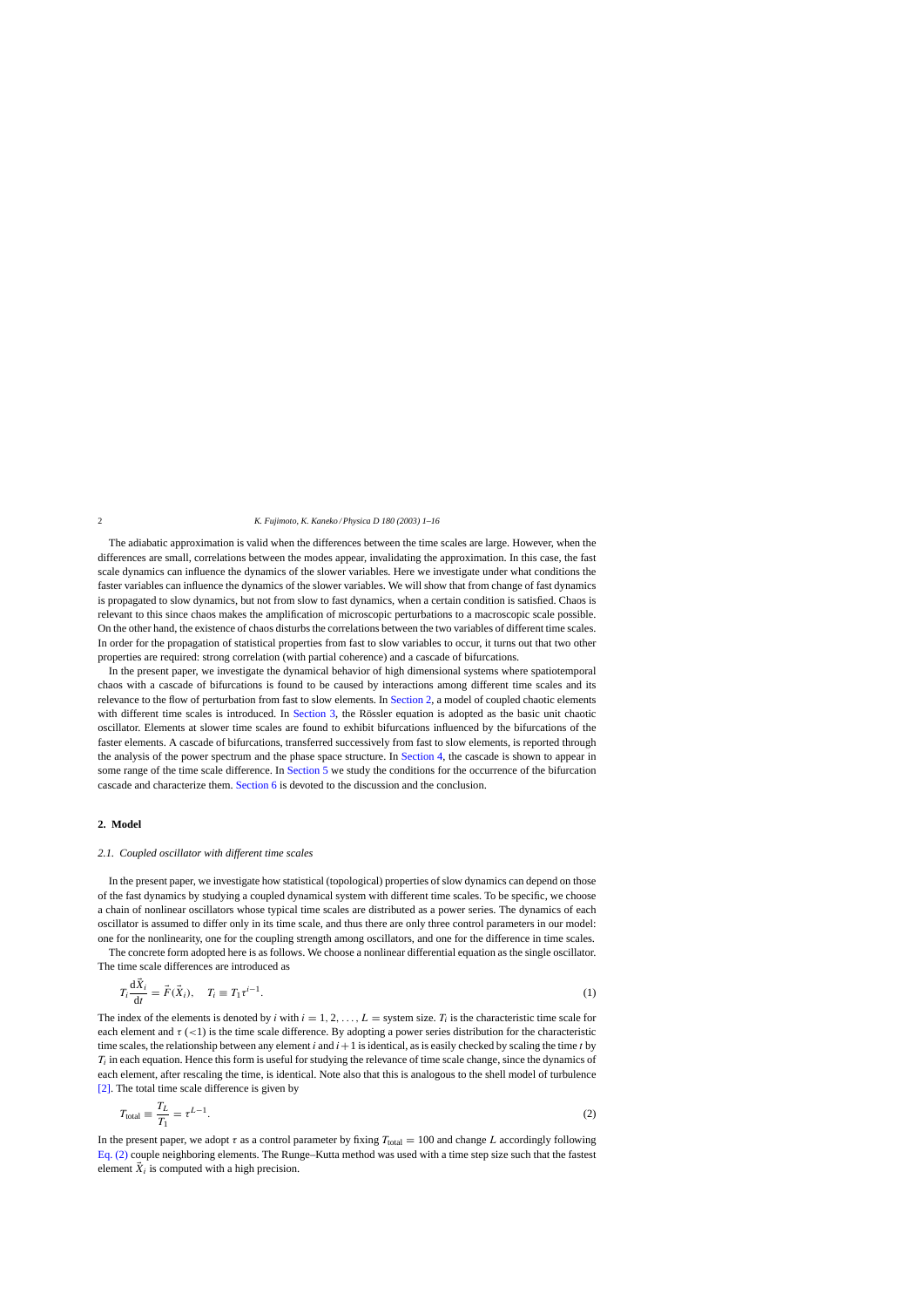<span id="page-2-0"></span>Next, we need some coupling term among elements. Here we choose the nearest-neighbor coupling, given from the function of  $\Delta \vec{X}_i = \vec{X}_{i+1} + \vec{X}_{i-1} - 2\vec{X}_i$ . Often linear diffusion coupling given by just the term  $\Delta \vec{X}_i$  is adopted for couplings. As far as we have examined, the behavior to be reported is not observed in the linear diffusion coupling term. Some mode couplings are necessary. Then, as a next step, nonlinear coupling up to the quadratic term is considered, including the terms  $X_i^k \Delta X_i^m$  and  $\Delta X_i^k \Delta X_i^m$  (with  $X_i^k$  as the kth component of  $\vec{X}_i$  order). The behavior to be reported is observed in a wide range of models (as long as this coupling term does not bring about the divergence of orbits). Here we take an example of Rössler equation, and study some models with such couplings.

In fact, nonlinear couplings among modes are not so usual. By expanding nonlinear partial differential equation with the evolution of spatial Fourier modes, nonlinear couplings commonly appear. For example, coupled ordinary differential equations with nonlinear couplings is derived from Navier–Stokes and heat equations, having a larger number of modes than Lorenz equation [\[3,4\].](#page-15-0)

As for the boundary condition we choose free boundary condition at  $i = 1$  and L, but this specific choice is not important.

# *2.2. Specific model: coupled Rössler equations*

As a specific example, we choose the Rössler equation as the single oscillator:

$$
\dot{x} = f_x(\tilde{X}) \equiv -y - z,
$$
  $\dot{y} = f_y(\tilde{X}) \equiv x + ay,$   $\dot{z} = f_z(\tilde{X}) \equiv bx - rz + xz.$  (3)

 $\vec{X} \equiv (X^1, X^2, X^3) \equiv (x, y, z)$  denotes the variables of each element.<sup>1</sup> The parameters a and b are fixed at 0.36 and 0.4, respectively, whereas  $r$  is a control parameter.

Here we choose the coupling with the neighboring elements as follows:

$$
T_i \dot{x}_i = f_x(\vec{X}_i) + \sum_j d_{1j}^d \Delta X_i^j, \qquad T_i \dot{y}_i = f_y(\vec{X}_i) + \sum_j d_{2j}^d \Delta X_i^j,
$$
  

$$
T_i \dot{z}_i = f_z(\vec{X}_i) + \sum_j d_{3j}^d \Delta X_i^j + d_1^n z_i \Delta x_i + d_2^n x_i \Delta z_i + d_3^n \Delta x_i \Delta z_i.
$$

$$
(4)
$$

As a nonlinear coupling here we choose only the terms related with  $xz$ , for the change of  $z$ , since the original equation involves only such nonlinear coupling. This nonlinear coupling term introduces nonlinear interaction term between the modes of the neighboring elements.

This choice of coupling is mainly adopted to avoid the divergence of orbits. (By including other nonlinear coupling terms which the original Eq. (3) do not contain (for example,  $x_i x_{i+1}$ ,  $y_i y_{i+1}$ , and  $z_i z_{i+1}$ ), variables of the resultant coupled system easily diverge.) On the other hand, nonlinear coupling terms are necessary for the phenomena to be reported here. Hence, as a simple choice of nonlinear coupling term, we take only the nonlinear coupling that exists in the original equations.

Still, there remain arbitrary choices of coupling terms. We have studied several examples, and the results to be reported are commonly observed by choosing the coupling parameter values suitably. As a specific example, we report the results obtained using the following coupling:

$$
\mathbf{D}^{\mathbf{d}} \equiv \begin{bmatrix} d_{11}^{d} & d_{12}^{d} & d_{13}^{d} \\ d_{21}^{d} & d_{22}^{d} & d_{23}^{d} \\ d_{31}^{d} & d_{32}^{d} & d_{33}^{d} \end{bmatrix} = d_d \begin{bmatrix} 0 & -1 & 0 \\ 1 & a & 0 \\ b & 0 & 0 \end{bmatrix}, \qquad d_2^{n} = d_3^{n} = 0.
$$
 (5)

<sup>&</sup>lt;sup>1</sup> Since the choice of the variables  $x, y, z$  is usual for Rössler equation, we use this notation, but for the convenience of vector representation we also use  $X^j$ .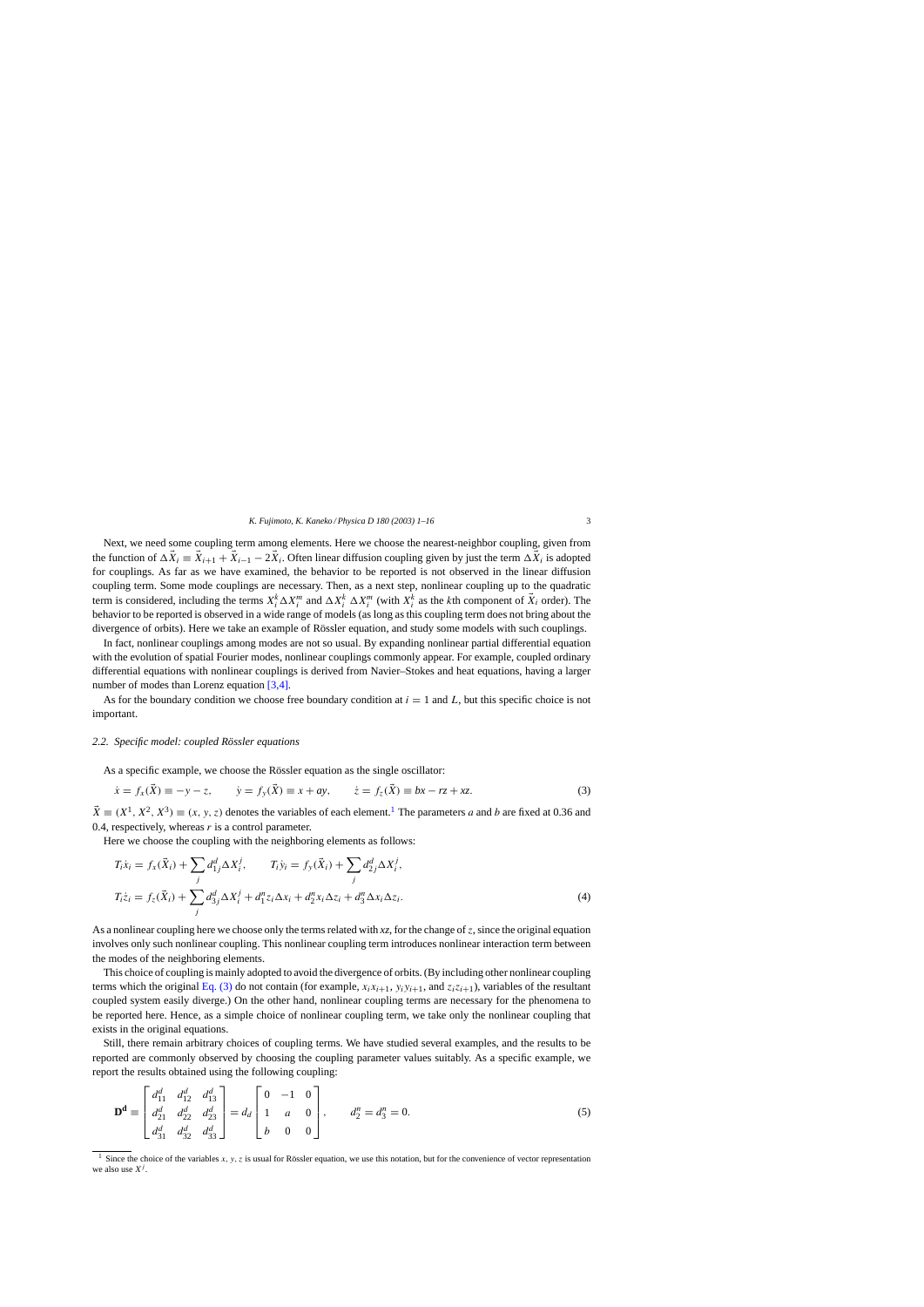<span id="page-3-0"></span>There, the nonlinear coupling terms are  $z_i x_{i+1}$  and  $z_i x_{i-1}$ . (The phenomena reported below appears in the wide range of the coupling strength, for example,  $d_1^n \ge 0.25$  under  $d_d = 0.4$ ,  $(\tau, L) = (1.93, 8)$  and  $r = 1.4$  in [Eqs. \(4\)](#page-2-0) and  $(5)$ .)

In this model, absence of divergence is expected from the following argument. With  $d_1^n = d_d = (d/2)$ , [Eqs. \(5\)](#page-2-0) [and \(4\)](#page-2-0) is transformed into

$$
T_i \frac{dX_i}{dt} = \vec{F}((\mathbf{E} - \mathbf{D})\vec{X}_i + \frac{1}{2}\mathbf{D}(\vec{X}_{i-1} + \vec{X}_{i+1})),
$$
  
\n
$$
\mathbf{D} = \begin{bmatrix} d_x & 0 & 0 \\ 0 & d_y & 0 \\ 0 & 0 & d_z \end{bmatrix}, \quad \mathbf{E} = \begin{bmatrix} 1 & 0 & 0 \\ 0 & 1 & 0 \\ 0 & 0 & 1 \end{bmatrix},
$$
 (6)

where  $d_z = 0$  and  $d_x = d_y = d = 0.45$  in the following simulations. <sup>2</sup> Since in the original equation ( $d\vec{X}_i/dt$ ) =  $\overline{F}(\overline{X}_i)$ , the orbits do not diverge (for suitable initial conditions), the stability of the coupled system is also assured. As mentioned, this specific choice is not important. See [Appendix A](#page-14-0) for another example showing the phenomena to be reported.

# **3. Transfer of correlation from fast to slow elements in coupled Rössler equations**

## *3.1. Frequency locking in the case with small difference in time scales*

As a preparation for the later study, we briefly describe a property of a system with two elements, that are fast and slow. With this, we discuss a basic condition for propagation of correlation from fast to slow elements. First, some correlations between pairs of elements are required to be propagated. This correlation exists, when the difference in the time scales between the two elements is not so large.

As a typical example with such correlation, we study the case with frequency locking between two elements (or, pairs of nearest-neighbor elements since these have the closest time scales). Examples of  $x_i(t)$  time series are shown in [Fig. 1\(a](#page-4-0)), where we have taken  $(\tau, L) = (1.93, 8)$ . The corresponding power spectrum<sup>3</sup> of each element is shown in [Fig. 1\(b](#page-4-0)), where one can detect some common peaks among elements. These figures show that there are fixed relations between peaks, in other words frequency locking between elements. The relationship of frequencies of the two elements is not necessarily by 1:1 frequency relationship but generally with  $n : m$  (with  $m > n$ ), between neighboring elements. In the example of the figure, the phase lockings between the two elements range from 1:1,

<sup>2</sup> By introducing  $\vec{W}_i$  as

 $\vec{W}_i \equiv (\mathbf{E} - \mathbf{D}) \vec{X}_i + \frac{1}{2} \mathbf{D} (\vec{X}_{i-1} + \vec{X}_{i+1}).$ 

Eq. (6) is transformed into

$$
\frac{d\vec{W}_i}{dt} = (\mathbf{E} - \mathbf{D}) \frac{\vec{F}(\vec{W}_i)}{T_i} + \frac{\mathbf{D}}{2} \frac{\vec{F}(\vec{W}_{i+1})}{T_{i+1}} + \frac{\mathbf{D}}{2} \frac{\vec{F}(\vec{W}_{i-1})}{T_{i-1}}.
$$

In the present model [Eq. \(4\), w](#page-2-0)e adopted the coupling parameters and  $d_1^n = d_d = (d/2)$ ,  $d_z = 0$  and  $d_x = d_y$ . Then all the coupling terms in [Eq. \(4\)](#page-2-0) are represented by linear terms of  $\vec{W}_i$ , because of  $d_z = 0$ . This is close to usual diffusion coupling, but the coupling strength is asymmetric since  $T_{i+1} > T_{i-1}$ .

<sup>3</sup> Since the range of frequency in the dynamics differ by the element i, we set the sampling time for the power spectrum as  $kT_i$  with k a given constant.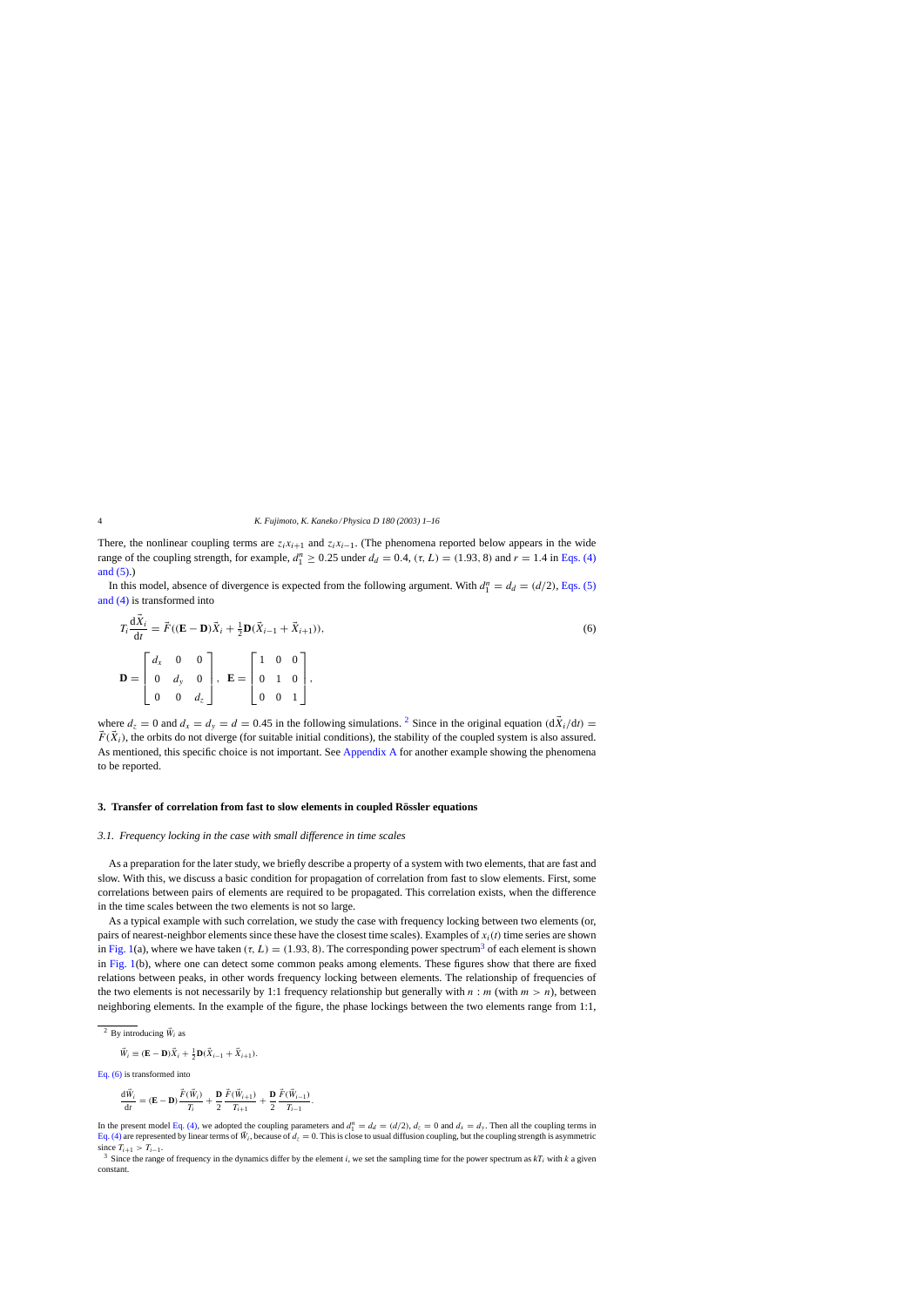<span id="page-4-0"></span>

Fig. 1. (a) Time series of  $x_i(t)$ . (b) The power spectrum of  $x_i(t)$ . ( $\tau$ ,  $L$ ) = (1.93, 8) and  $r = 1.4$ . (a) shows correlated motion occurring among the neighboring elements with various time scales. The colors correspond to the different elements, whereas (b) shows some common peaks corresponding to the frequency locking. The arrows on the x-axis indicate the basic frequency of each element there is no coupling  $(d = 0)$ .

2:3, and to 1:2, approximately. As in the case of coupled phase oscillators with different frequencies  $[5,6]$ , the frequency locking appears, as long as the time scale difference  $\tau$  is not too large and coupling strength not too weak. As long as the coupling between two elements is not too small, this frequency locking is observed at various time scales.

The co-variance between two elements, given by  $(\langle (x_i - \langle x_i \rangle)(x_{i+1} - \langle x_{i+1} \rangle) \rangle / \sqrt{\langle (x_i - \langle x_i \rangle)^2 \rangle (\langle x_{i+1} - \langle x_{i+1} \rangle)^2 \rangle}),$ takes a large value<sup>4</sup>. The correlation between the elements, however, decays rather rapidly as the distance between the elements (i.e., the difference between their time scales) increases. For example, the co-variance between the fastest and slowest elements, given by  $(\langle (x_1 - \langle x_1 \rangle)(x_L - \langle x_L \rangle) \rangle / \sqrt{\langle (x_1 - \langle x_1 \rangle)^2 \rangle / (x_L - \langle x_L \rangle)^2 \rangle})$ , takes almost zero values. This is not surprising, since the motion here is chaotic and the correlation decays due to the chaotic instability.

Note that in the present model with strong coupling strength and small time scale difference  $\tau$ , as exhibited in Fig. 1, chaos appears at  $r = 1.4$  where the single Rössler equation still exhibits a limit cycle. (The bifurcation from a limit cycle to chaos occurs at  $r = r_c^R \sim 3.45$  for a single Rössler equation.)

#### *3.2. The response of the slow dynamics to change in the fastest element*

Now we will study how some change in one element can be transferred to others with different time scales. In order to check this generally, we need to study how some input applied to a given element influences dynamics of other elements. For it we set up the following external operation, and study the response.

*External operation and response*. After the initial transients have died out, at an arbitrarily chosen point in the temporal evolution, we apply A sin  $(t/T_0)$  at a given element i, where the time scale  $T_0$  is the order of that of the element ( $T_0 \sim T_i$ ). Then we examine if this addition of an external input to a given element influences the dynamics of other elements with different time scale.

Here, we will show that the slowest dynamics at  $i = L$  can be influenced by the fastest element at  $i = 1$ . Hence, we apply an input at the fastest mode  $i = L$  and see if it influences the dynamics of the slowest mode at  $i = L$ . As

 $4 \langle \cdots \rangle$  denotes the ensemble average.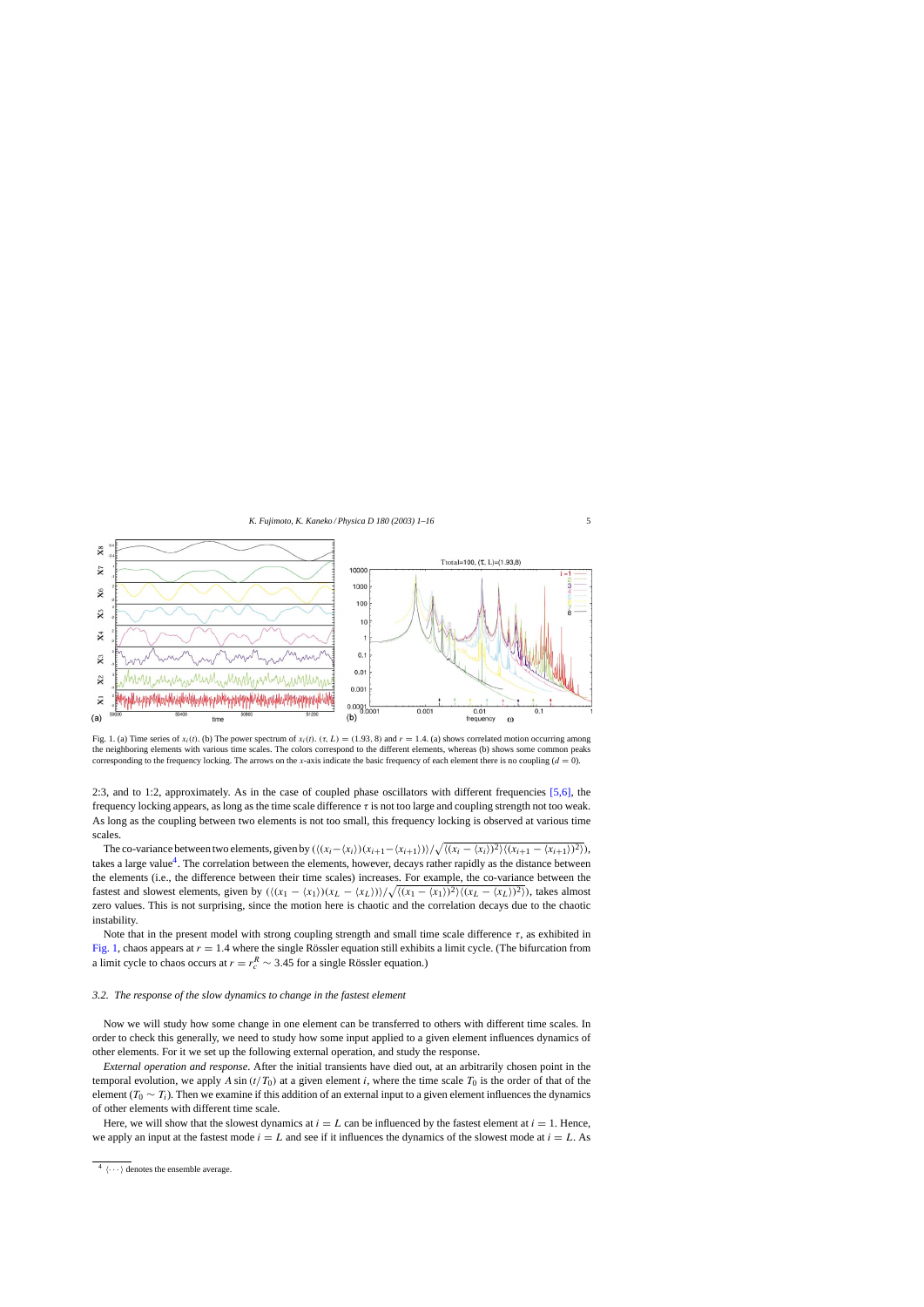a measure for the dynamics of  $x_L(t)$ , we first adopt the power spectra  $x_i(t)$ , and see if the spectra at the point  $i = L$ are altered by the application of an external input at  $i = 1$ .

[Fig. 2](#page-6-0) shows the power spectra of the slowest element  $i = L$ , where the external input described above applied at the fastest element  $i = 1$ . Each figure shows the spectra for the slowest element  $x<sub>L</sub>$ , for a choice of different  $(\tau, L)$ , while the total difference  $T_{total} = \tau^{L-1}$  is fixed. Lines with different colors correspond to the spectra with an input of different periods as well as those without input.

To be specific, we have plotted the power spectra for the slowest element  $x_L$ , with  $T_{total} = 100$ , for  $(\tau, L) =$ (100, 2) (a), (4.64, 4) (b), (2.51, 6) (c), (1.93, 8) (d), (1.67, 10) (e), (1.27, 20) (f). The black line shows the power spectrum without  $i = 1$  input periods, while the other colors give the spectra obtained for an input with different periods  $T_0 = 1.5$  (red), 1.1 (blue), and 0.7 (green), applied at  $i = 1$ .

Now it is clear that the spectra of the slowest element are altered for the case (c) and (d), and weakly for (e), while other data show little or almost no change in the spectra. The power spectrum of the slowest element depends on the input period  $T_0$  for the cases (c)–(e).

The propagation of influence to slower elements reported here is possible within a range of  $(\tau, L)$ . Consider the transfer to an element with a given time scale difference  $T_{total}$ . Then each time scale difference  $\tau$  and the number of elements satisfies  $T_{\text{total}} = \tau^{L-1}$ . Here the propagation to the slowest element is possible only within a given range of  $\tau$ . If  $\tau$  is small, the propagation of influence decays at some element, since L is large. If  $\tau$  is large, on the other hand, the correlation of elements is too weak to support the propagation. (A detailed mechanism for the propagation will be discussed in [Section 5](#page-10-0) as bifurcation cascade, while a quantitative condition on  $(\tau, L)$  for the propagation will be shown in [Section 4.\)](#page-9-0)

#### *3.3. Dynamics in the intermediate time scales*

Now we study, how a change in the fastest element is transferred to the slowest element. To make such propagation possible, the change has to be transferred to the neighboring element step by step. Hence we study how the dynamics of all elements are correlated by plotting the power spectrum of all of  $x_i(t)$ . In [Fig. 3, t](#page-7-0)he spectra of  $x_i(t)$  are plotted for input with period  $T_0 = 1.1$  (a) and 1.5 (b) with  $A = 0.5$ . Here  $T_{total} = 100$  and  $(\tau, L) = (1.93, 8)$ . As already mentioned there are common peaks in the spectra. Compared with [Fig. 1\(b](#page-4-0)), the spectrum of the slow element represented by the black line shows a shift in the peak frequency in (a) while a broad spectrum (as a signature of bifurcation to chaos) is observed in (b). Here peaks after the input are shifted keeping the agreement between elements. Hence, the dynamics of the slowest element are altered element by element, according the change of the fastest element.

To see more closely the change of the dynamics, direct observation of an orbit of each element in the phase space is relevant. Here we detect the change of dynamics by plotting the Poincaré map, corresponding to [Figs. 1 and 3.](#page-4-0)

[Fig. 4](#page-7-0) shows the T<sub>0</sub> dependence of the Poincaré section sliced at  $\dot{y}_i = 0$ . Different colors give the plots for without external inputs, and with input A sin  $(t/T_0)$  with  $T_0 = 1.5$  and 1.1, applied to the fastest element  $i = 0$ . For  $A = 0$ , almost all the elements, ranging from the fast to the slow time scales, show weakly chaotic dynamics or multiple tori near the onset of chaos, as shown by the black dots. For  $A = 0.5$  and  $T_0 = 1.1$ , nonchaotic (limit cycle or tori) dynamics are observed as shown by the blue dots, while strongly chaotic dynamics appear for  $A = 0.5$  and  $T_0 = 1.5$  as shown by the red dots. Therefore the input A sin  $(t/T_0)$  applied to, and causing a bifurcation in the fastest element induces a bifurcation of the slowest dynamics also. Hence the dynamics of the slowest element are altered by the application of an input to the fastest element. We call this bifurcation transfer a "bifurcation cascade".

This bifurcation cascade can also be induced by changing the control parameter r of  $i = 1$ , instead of adding the external input. Again, if the parameter of the fastest element is changed so that that element shows a bifurcation, then the slowest elements also show the bifurcation. Therefore, in both cases, by inducing a bifurcation in the fastest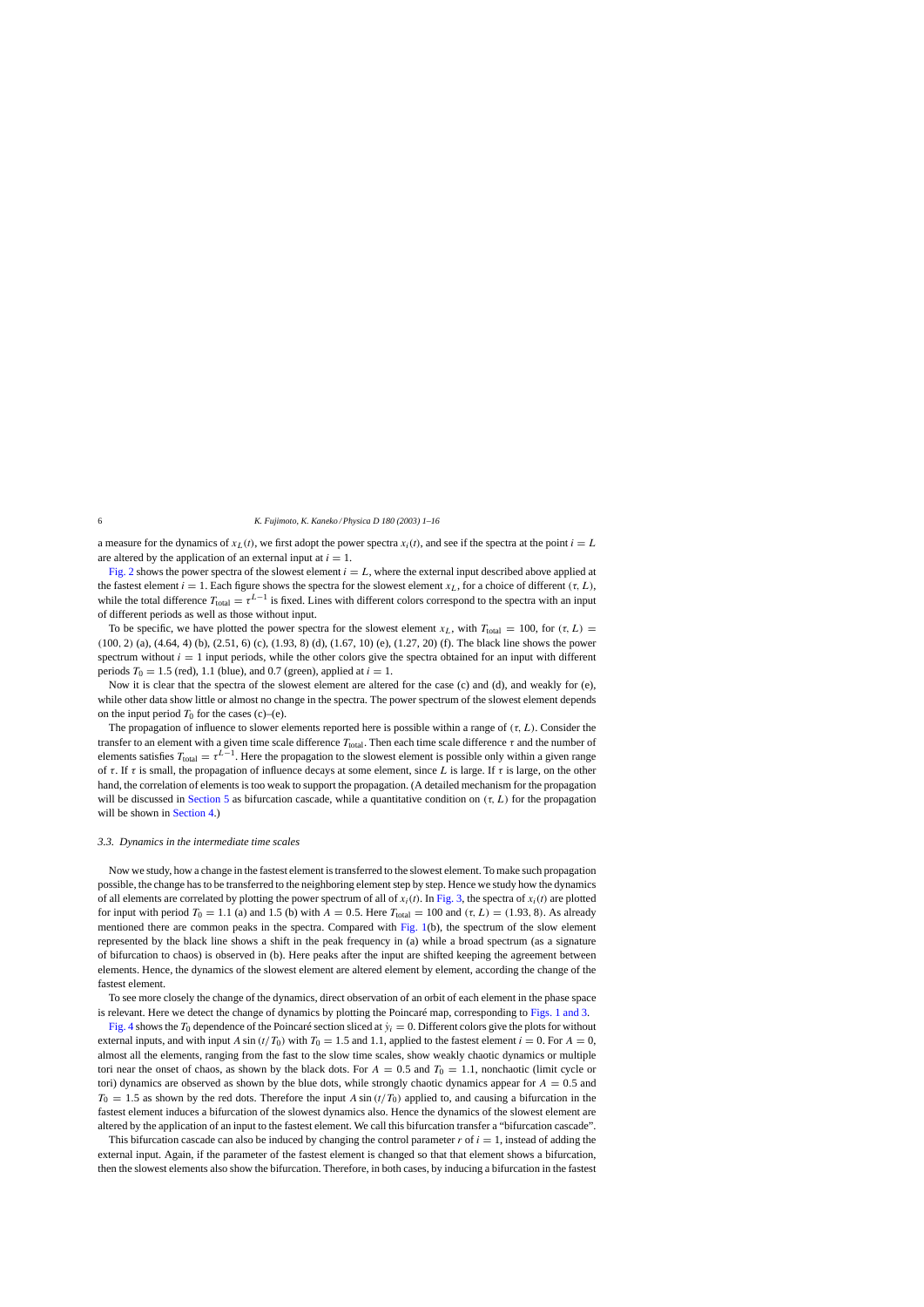<span id="page-6-0"></span>

Fig. 2. Power spectra for the slowest element  $x_L$ , with  $T_{total} = 100$ , for  $(\tau, L) = (100, 2)$  (a), (4.64, 4) (b), (2.51, 6) (c), (1.93, 8) (d), (1.67, 10) (e), (1.27, 20) (f). The black line gives the  $x_L$  spectra without any input at element  $i = 1$  while the other colors give the spectra with various input periods:  $T_0 = 1.5$  (red), 1.1 (blue), and 0.7 (green), applied at  $i = 1$  with  $A = 0.5$ . The dependence on  $T_0$  appears only in (c)–(e), For the other cases, the power spectra are not influenced by the application of the input to the fastest element. The arrow on the x-axis in (a) indicates the basic frequency of the slowest element there is no coupling  $(d = 0)$ .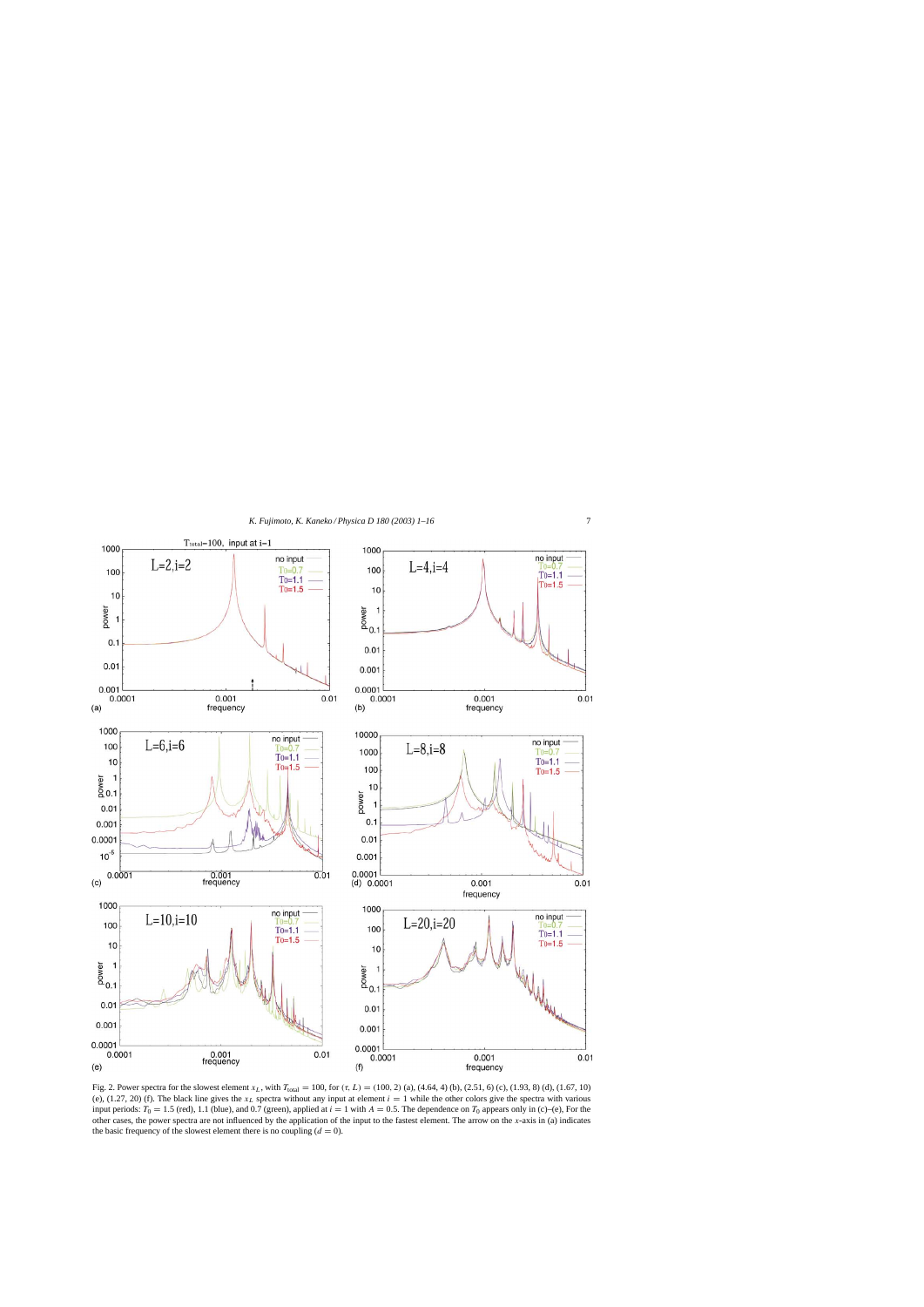<span id="page-7-0"></span>

Fig. 3. Power spectrum for  $x_i(t)$ , when the input A sin  $(t/T_0)$  is applied at  $i = 1$  ( $T_0 \sim T_1$ ), where  $T_0 = 1.1$  (a), 1.5 (b), and  $A = 0.5$ . The spectra for different elements are plotted in different colors. In both the spectra of the slowest element represented by the black line is shifted due to the input, keeping the agreement of peaks of faster elements. The arrows on the x-axis indicate the basic frequency of each element there is no coupling  $(d = 0)$ .

element, it is transferred to the slowest element successively through a bifurcation cascade. Actually, when the change of parameters or addition of the inputs do not lead to the bifurcation of the fastest element but its continuous change, this influence is not transferred to the slowest element.

Here we come back to the question why the change is not induced at the slowest element when  $\tau$  is large as given in Fig.  $2(f)$ . In this case, due to large time scale difference, the correlation of neighboring elements is so weak that the bifurcation at one element is not propagated to the next. Thus the bifurcation cascade does not appear.

### *3.4. Asymmetry of the bifurcation cascade*

So far we have shown that the slower elements are successively influenced by the faster elements. Now we study the opposite case, i.e., the influence of the faster elements by the change of slower elements. We will show that the fastest dynamics at  $i = 1$  cannot be influenced by the slowest element at  $i = L$ , in contrast to the influence of the bifurcation of the fastest element on the slowest one discussed in the last subsection.



Fig. 4. Poincaré plots of  $(x_i, y_i)$  sliced at  $\dot{y}_i = 0$  are shown for  $i = 1, 3, 8$ . The input A sin  $(t/T_0)$  is applied to the fastest element  $i = 0$  where  $(\tau, L) = (1.93, 8)$  and  $T_{\text{total}} = 100$ . The black dots show the results for  $A = 0$ , the same time series as used in [Fig. 1, w](#page-4-0)hile the red dots show results for  $T_0 = 1.5$ , and the blue dots for  $T_0 = 1.1$ , with  $A = 0.5$ , the same parameters as used in Fig. 3.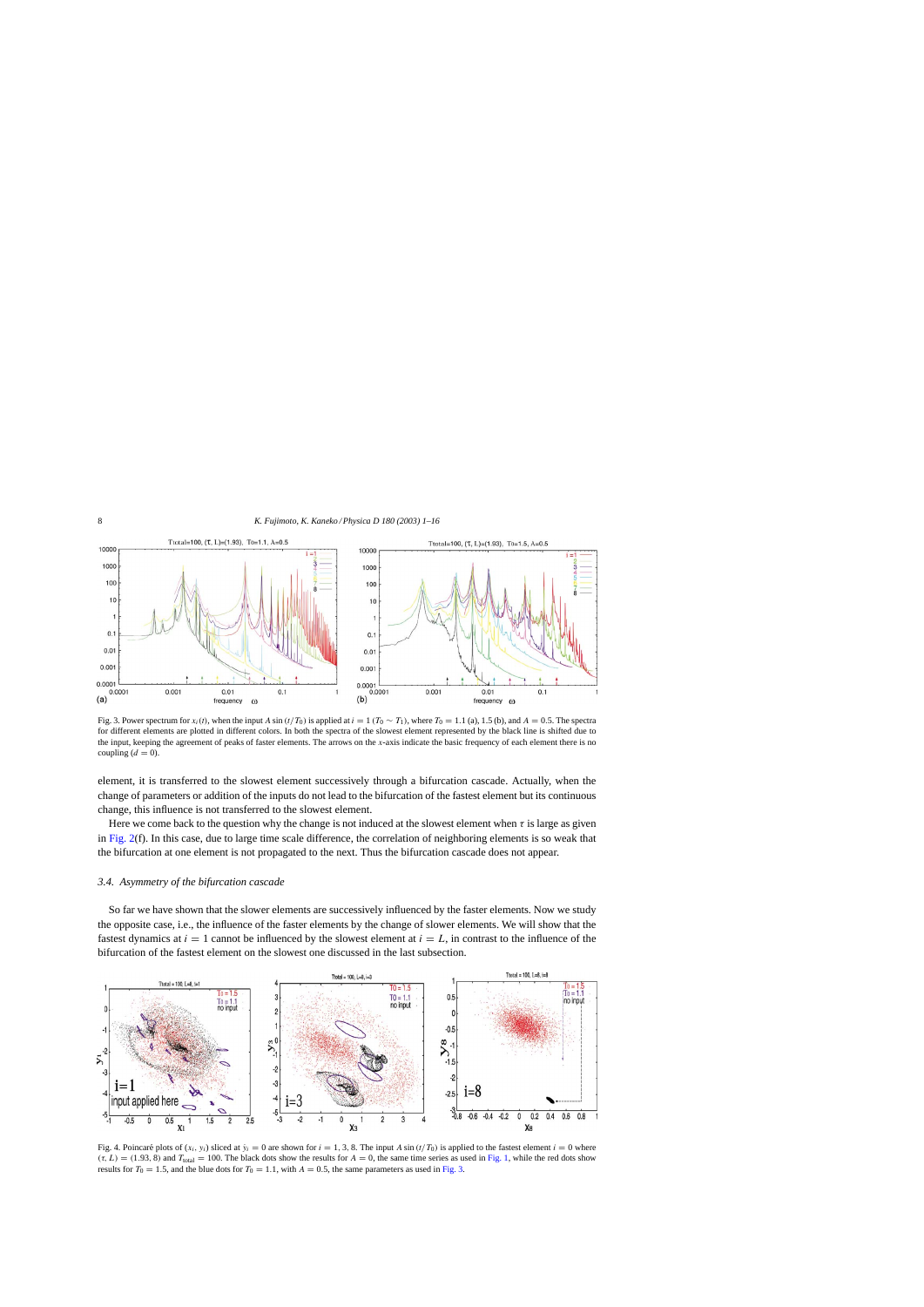<span id="page-8-0"></span>

Fig. 5. Power spectrum of the fastest element  $x_1$ , with  $T_{total} = 100$ ,  $(\tau, L) = (1.93, 8)$ . The black line gives the spectra without any input at  $i = L$  while the other colors give the spectra with input of period  $T_0 = 150$  (red), 130 (green), 110 (blue), 90 (pink), and 70 (sky blue), applied at  $i = L$ .  $A = 0.5$ . The arrow on the x-axis indicates the basic frequency of the fastest element there is no coupling  $(d = 0)$ .



Fig. 6. Power spectrum at  $i = 1$  (a) and  $i = L$  (b), where the input is applied at the intermediate element,  $i = (L + 1)/2$  with  $T_i = \sqrt{T_{total}}$ . The colors correspond to the input period  $T_0 \sim T_{(L+1)/2}$  same as Fig. 7.  $L = 15$ ,  $T_{\text{total}} = 10000$  with same  $\tau$  in  $L = 8$ ,  $T_{\text{total}} = 100$ . The arrows on the x-axis indicate the basic frequency of each element there is no coupling  $(d = 0)$ .



Fig. 7. Poincaré section sliced at  $x_i(t) = 0$ , where the input A sin  $(t/T_0)$  is applied at the intermediate element  $i = 8$  with  $(\tau, L) = (1.93, 15)$ and  $T_{\text{total}} = 10^4$ . Black points give the Poincaré plot for  $A = 0$  while the red points give the plot for the input period  $T_0 = 150$ , and the blue for  $T_0 = 50$ , with  $A = 0.5$ . The input dependence appears at the slowest element  $i = L$  but not at the fastest one  $i = 1$ .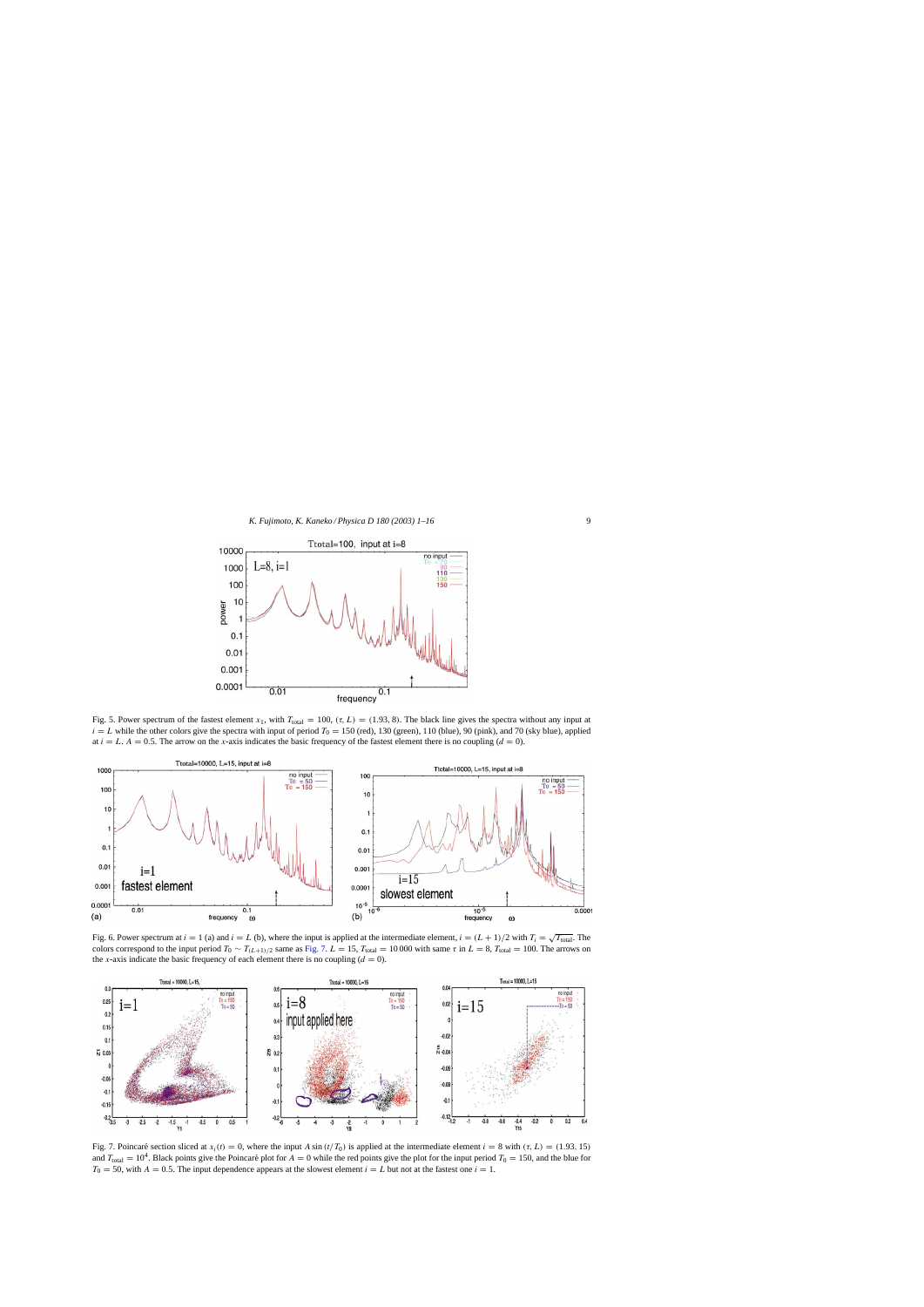<span id="page-9-0"></span>In order to check this, we have carried out the external operation given in [Section 3.2.](#page-4-0) But instead of applying the input to the fastest element, we apply the input A sin  $(t/T_0)$  at the slowest element  $i = L (T_0 \sim T_L)$ . Then we examine how this influences the fastest dynamics at  $i = 1$ .

Here we choose the same model parameters as in 3.2, and again study the change of the power spectra by the addition of the input. [Fig. 5](#page-8-0) shows the power spectra of the fastest element  $x_1(t)$  depending on the input with different period  $T_0$ , as plotted by a different color, for  $(\tau, L) = (1.93, 8)$ . As shown, no input dependence appears for the fastest element. This is true in general for  $L > 3$ . (For  $L = 2$ , there is direct, slight influence to the next element as explained by adiabatic approximation.)

To sum up, the fast dynamics are not affected by the slowest element for any range of  $\tau$ . By comparing [Figs. 2](#page-6-0) [and 5,](#page-6-0) one can see that the bifurcation cascade can be transmitted from the fast to slow elements but not from the slow to fast elements. To further confirm this asymmetry, we have carried out the following numerical experiment.

Instead of the input at the fastest or slowest element so far, we apply the input A sin  $(t/T_0)$  at the middle element  $i = (L + 1/2)$ , after the initial transients have died out. (Recall that the time scale difference  $T_0 \sim T_{(L+1/2)} = \sqrt{T_{\text{total}}}$ .) Then we examine how this input to the middle element influences both the fast dynamics at  $i = 1$ slow dynamics at  $i = L$ .

Here we show an example by adopting the same parameter values, and the same  $\tau$  value (i.e., 1.93) as for [Figs. 2\(d\)](#page-6-0) [and 5.](#page-6-0) The system size is set at  $L = 15$ , i.e.,  $T_{\text{total}} = \tau^{L-1} = 10000$ .

[Fig. 6](#page-8-0) shows how the corresponding power spectra of  $i = 1$  (a) and  $i = L$  (b) depend on the input when the input is applied at the intermediate element. Now, the dependence appears only in the slow dynamics,  $i = L$ , but not at  $i = 1$  as in [Fig. 7.](#page-8-0)

[Fig. 7](#page-8-0) shows the Poincaré plot sliced at  $x_i(t) = 0$ , where the input A sin  $(t/T_0)$  is applied at the intermediate element with  $T_i = \sqrt{T_{total}}$ . The meaning of the colors is explained in the figure. As can be seen, the input dependence is blurred in the faster elements but is clearly discernible in the slower elements.

These results clearly demonstrate that the influence of an input to an element (to cause bifurcation) is transferred not to faster but to slower elements.

## **4. Range of the time scale difference for the propagation**

So far we have shown that for a range of  $\tau$ , the change of one element is propagated not to faster but to slower elements. Here we quantitatively characterize the propagation, to see the range of  $(\tau, L)$  explicitly.

In order to quantitatively estimate the change in the power spectra, we measure

$$
\Delta_{i,1}(T_0) \equiv \left(\frac{1}{\log \omega_i^B - \log \omega_i^A} \int_{\log \omega_i^A}^{\log \omega_i^B} (\log P_i(\omega)|_{T_0} - \log P_i(\omega)|_0)^2 d \log \omega\right)^{1/2}
$$

$$
= \left(\left(\log \frac{\omega_i^B}{\omega_i^A}\right)^{-1} \int_{\omega_i^A}^{\omega_i^B} \left(\log \frac{P_i(\omega)|_{T_0}}{P_i(\omega)|_0}\right)^2 \frac{d\omega}{\omega}\right)^{1/2},\tag{7}
$$

where  $P_i(\omega)|_0$  denotes the power spectrum of  $x_i$  without input at  $i = 1$  and  $P_i(\omega)|_{T_0}$  with A sin ((2 $\pi t/T_0$ )) applied at  $i = 1$ . This specific definition is not important. Any quantity characterizing the difference between two power spectra can be adopted. The region of the integration  $\omega_i^A \leq \omega \leq \omega_i^B$  is near the time scale of each element  $T_i$ .  $\Delta_{i,1}(T_0)$  expresses the difference of the dynamical property of  $x_i(t)$ , induced by the input A sin  $((2\pi t/T_0))$  at  $i = 1$ , by a measure on the frequency space near the time scale  $T_i$ . For example, it takes a large value in the shift of peak frequency or the bifurcation from limit cycle with sharp peak to chaos with broad peak, induced by the input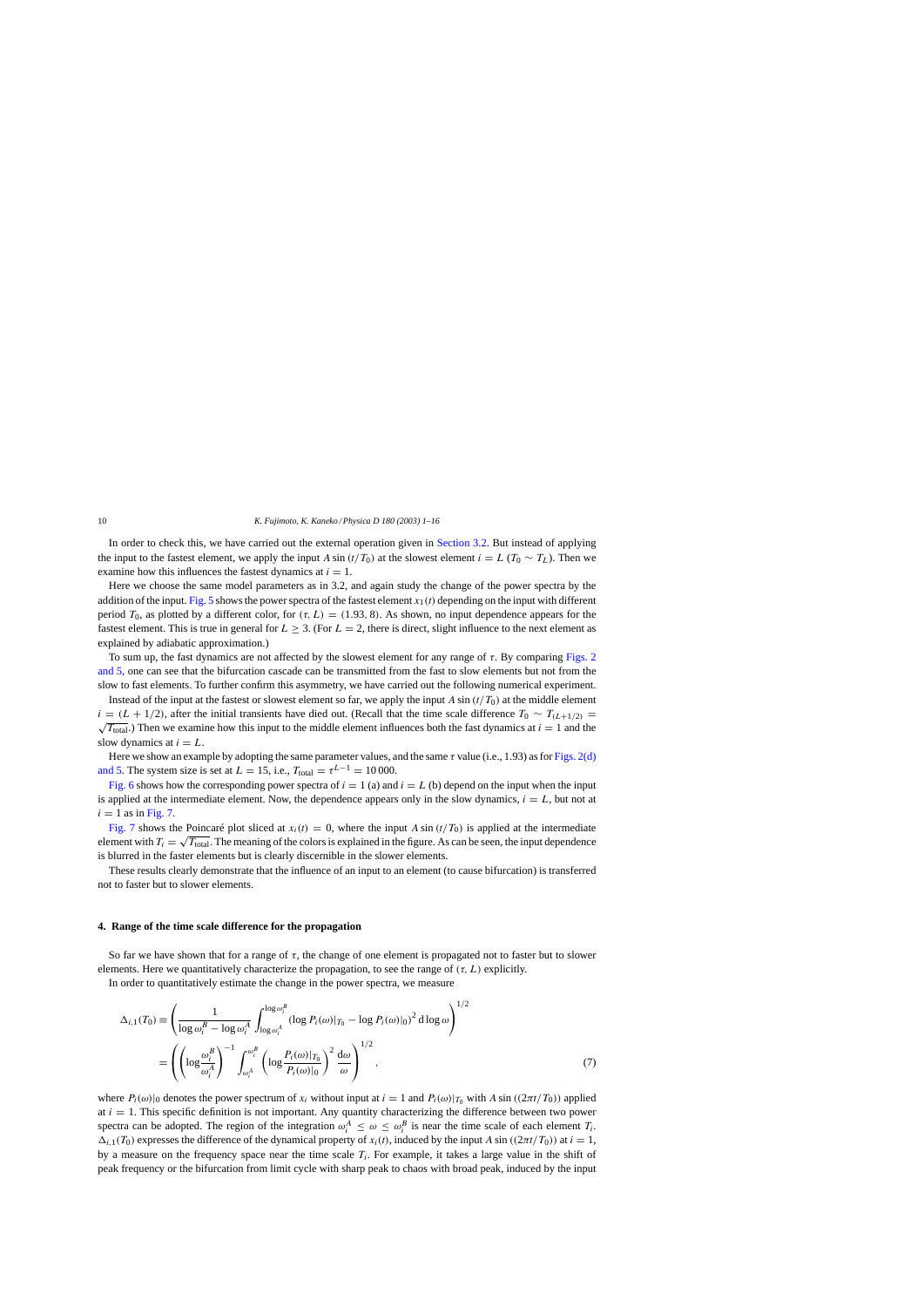<span id="page-10-0"></span>

Fig. 8. The change in the power spectra at the slowest element,  $\Delta_{L,1}(T_0)$ , are plotted as a function of  $1/\tau$ . The marks correspond to the input periods. The change of the spectra is observed around  $1.4 \lesssim \tau \lesssim 3.0$ .

application. Fig. 8 shows  $\Delta_{L,1}(T_0)$  are plotted as a function of  $1/\tau$ . As shown in [Section 3.2,](#page-4-0) the change of the spectra is observed around  $1.4 \lesssim \tau \lesssim 3.0$ .

# *4.1. Larger*  $T_{total}$  *with*  $\tau = constant$

Next we will show that the bifurcation cascade is maintained even if the total time scale difference  $T_{total}$  is much larger. Here we keep  $\tau$  constant and increase the system size L so that  $T_{total}(=\tau^{L-1})$  is larger. [Fig. 9](#page-11-0) shows the power spectrum of  $x_i(t)$  with  $\tau = 1.93$ , i.e., under the same conditions as in [Figs. 1\(b\) and 3\(b\),](#page-4-0) while L is chosen to be 20, and now  $T_{\text{total}} = 2.7 \times 10^5$ . [Fig. 9\(a](#page-11-0)) shows the spectra without any input while (b) shows the spectra at elements  $i = 1, 10, 20$  without any input again (black line) and with the input A sin  $((t/T_0))$  applied at  $i = 1$  (red line) ( $T_0 = 1.5$ ). The common peaks among neighboring elements appear from high to low frequency region. These peaks are shifted dependent on the input. The difference between the spectra with and without input is maintained (or even amplified) down to the slowest element. As shown in [Fig. 9\(b](#page-11-0)), the spectra of the slowest element (the left figure) are changed after the input to the fastest element (the right one). (Compare the red line with the block line.) The input dependence appears even when the slowest element is  $10<sup>6</sup>$  times slower than the fastest as shown in (b).

#### **5. Bifurcation cascade**

In [Section 3, w](#page-3-0)e have shown how fast elements affect slow dynamics. Successive transfer of bifurcation to slower elements gives a basis of the propagation of influence to slower elements, which we call the bifurcation cascade. The direction of the cascade was shown to be the opposite to that expected from the adiabatic approximation. Indeed, in the cascade process, coherence between the different time scales, is important, whereas such coherence is neglected in the adiabatic approximation. In this section, we study the conditions and the characteristic properties of the bifurcation cascade, as is commonly observed in the above examples as well as in some other models.

#### *5.1. Conditions*

We now study under what conditions the slower dynamics depends on the faster dynamics. Based on simulations of the present models for various parameters, the following three requirements are suggested.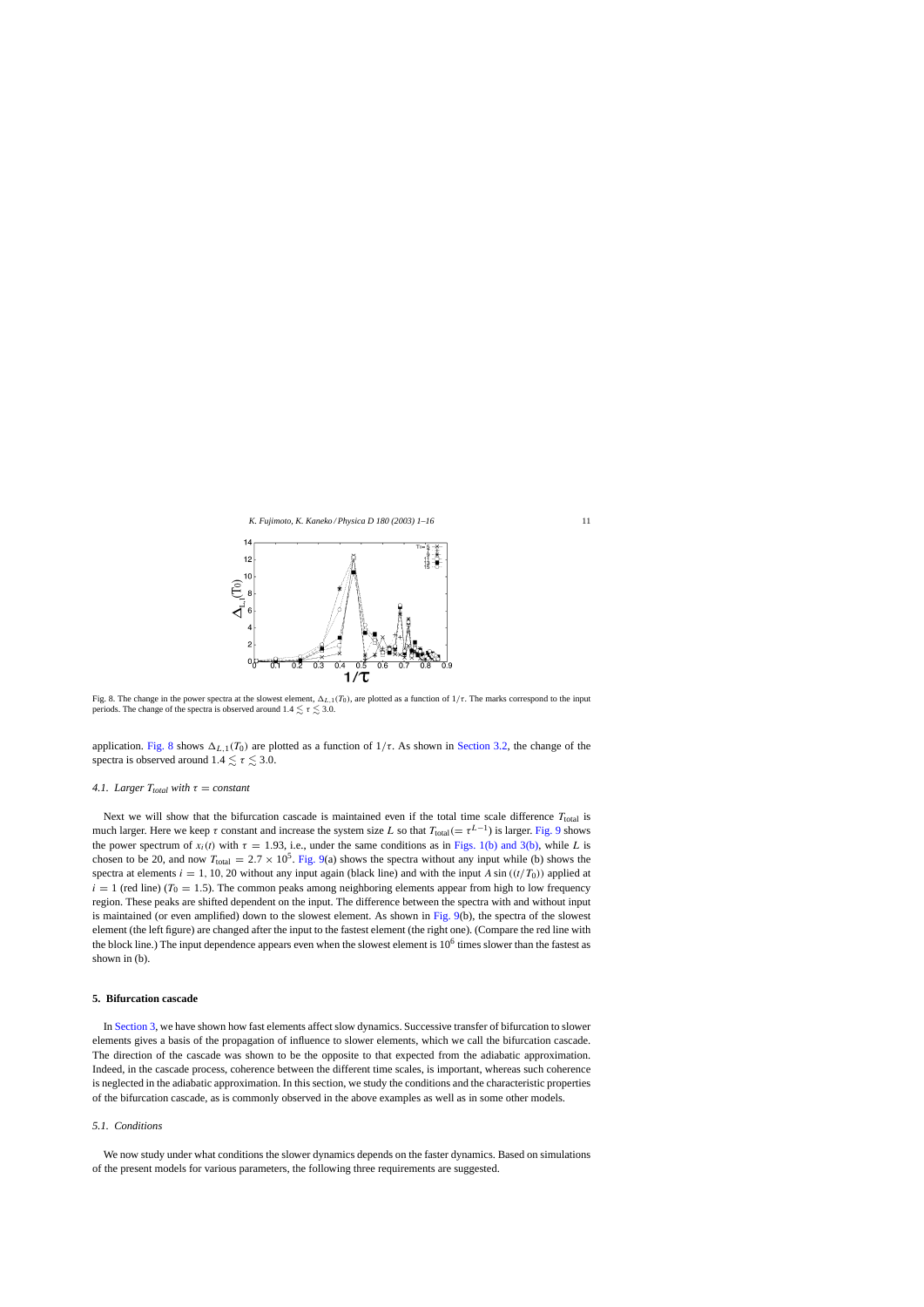<span id="page-11-0"></span>

Fig. 9. Power spectrum for  $x_i(t)$  with  $(\tau, L) = (1.93, 20)$ , i.e.,  $T_{\text{total}} = \tau^{L-1} = 2.7 \times 10^5$ , where A sin  $(t/T_0)$  is applied at  $i = 1$   $(T_0 \sim T_1)$ . (a) Spectra for each  $x_i(t)$  where each element i is plotted with a different color and no input is applied. (b) The spectra with and without input  $(A = 0.5 \text{ and } T_0 = 1.5)$  are shown by black and red lines, respectively. In (a) frequency locking are observed in the various scales as shown in [Fig. 1\(b](#page-4-0)). As can be seen, the difference between the black and red lines is apparent even for the slowest element. The arrows on the x-axis in (b) indicate the basic frequency of each element there is no coupling  $(d = 0)$ .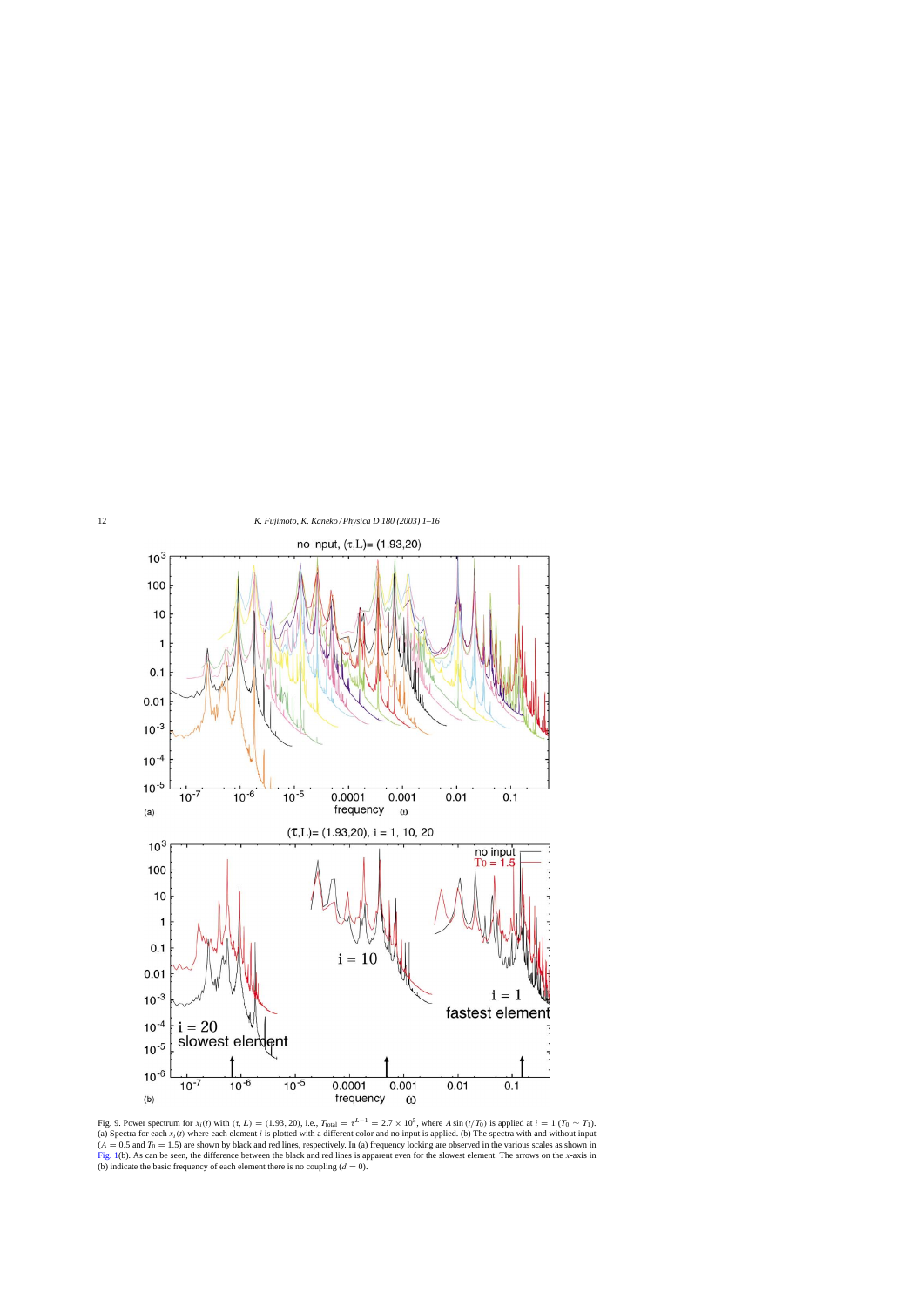*Strong correlation*. First, strong correlation, due to frequency locking between nearest neighbors in the chain is required, as can be seen, for example, in [Fig. 1\(b](#page-4-0)). When there is no such correlation, the adiabatic approximation for the faster dynamics is valid. For example, for large values of  $\tau$  in [Figs. 2 and 8,](#page-6-0) such coherence is not found, and the slower element is not influenced by the fastest element. For small values of  $\tau$ , as is shown in [Fig. 2\(f](#page-6-0)), the degrees of freedom exhibiting chaotic instability per time scale is large due to the small time scale difference. Accordingly, the chaotic instability is so large that the bifurcation cascade is disturbed by the mixing property. Hence the cascade of bifurcations stops at some element with an intermediate time scale and cannot be propagated to the slowest element.

*Existence of bifurcation*. Second, the fastest dynamics is required to exhibit a bifurcation as the control parameter of the fastest element is changed. In our coupled Rössler equation, a bifurcation from a limit cycle to chaos is induced by the application of A sin  $(t/T_0)$  at  $i = 1$ . Such bifurcation is required to make switching to a different mode of dynamics possible.

However, this second condition by itself is not sufficient for the propagation of the bifurcated dynamics to slower elements since the control parameters of the slower element itself is not directly altered. Then, the transmission must occur through strong correlation described at the first condition. Furthermore, the change of dynamics must not damp through the propagation to much smaller elements, under the presence of the mixing property due to chaos. Now the next condition is required.

*Marginal stability*. To maintain correlation to distant elements, existence of a critical state is useful, since the correlation does not decay exponentially there. In the coupled Rössler equation, the marginally stable dynamics is required to guarantee the bifurcation cascade. For example, with  $\tau = 1.93$  and  $d = 0.45$  and  $r = 1.4$ , the dynamics are only weakly chaotic, as shown by the black dots in [Fig. 4. T](#page-7-0)here, some structure with collapsed tori or doubling of torus is discernible in [Fig. 4](#page-7-0) (see the black dots). The dynamics are near the onset of chaos, and marginally stability is sustained to all elements.<sup>5</sup> This is true whenever the propagation to the slowest element occurs.  $\frac{6}{1}$ 

So far, in the present model we have chosen the same oscillators for each element with identical parameters  $r$ , d, and  $\tau$ . However the bifurcation cascade is also expected to appear when this homogeneity is relaxed so that heterogeneous elements are employed which satisfy the above three conditions. For example, in a model with heterogeneous time scale variation, i.e.,  $T_i/T_{i-1} = \tau_i$ , the bifurcation cascade appears if all  $\tau_i$  are set within the range where the bifurcation cascade appears in the homogeneous time scale variation model described in [Section 3.2.](#page-4-0)

Furthermore, to check the universality of the bifurcation cascade, we have also studied coupled Lorenz equations with different time scales, as will be reported  $[11]$ . There we have confirmed that the slowest element is influenced by the change of the fastest element, when the above three conditions are satisfied. In the case, again the bifurcation cascade is observed.

#### *5.2. Origin of asymmetry*

Here we discuss why the asymmetry in the propagation of the bifurcation cascade appears, with regard to the difference in time scales of the elements.

As shown in [Section 3.4, t](#page-7-0)here is an asymmetry in the propagation of the bifurcation cascade. One possible origin of this asymmetry lies in the chaotic dynamics itself.

 $5$  The marginal stability often allows for the coexistence of the (locally) chaotic dynamics and regular dynamics, similarly as chaotic itinerancy [\[7–10\].](#page-15-0)

<sup>6</sup> A direct criterion for marginal stability is existence of null value(s) exponents characterizing instability, such as Lyapunov exponents. Here, however, the Lyapunov spectra are numerically difficult to measure, due to the huge difference in the time scales of the elements imposed by the power law time scale variation in our model.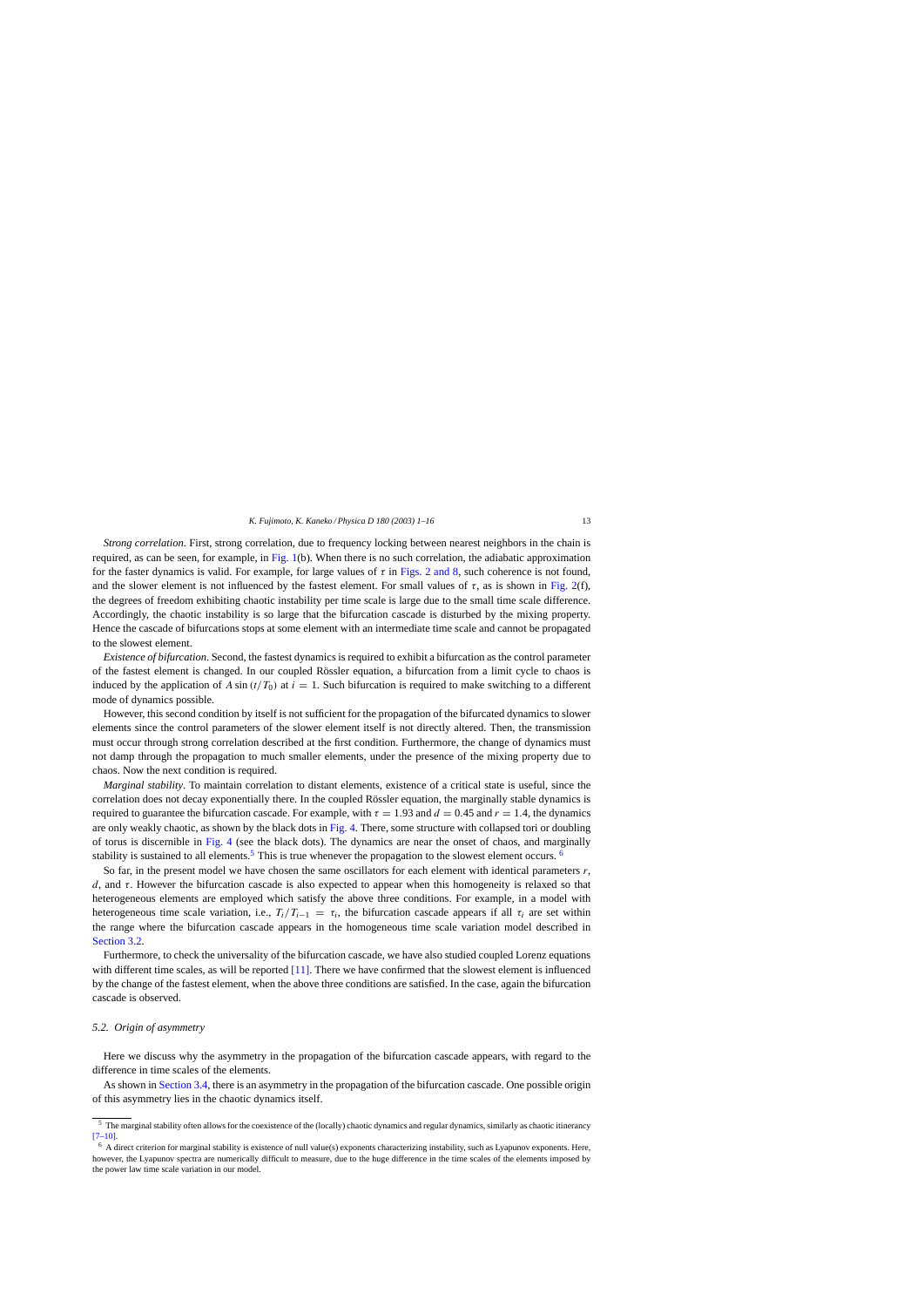<span id="page-13-0"></span>For comparison, we have studied a coupled phase oscillator model without chaos, given by

$$
T_i \frac{dx_i}{dt} = 1 - K \sin(x_i - x_{i+1}) - K \sin(x_i - x_{i-1}),
$$
\n(8)

where  $T_i = T_1 \tau^{i-1}$ . We set K,  $\tau$  such that the first condition described in [Section 5.1](#page-10-0) is satisfied. First we choose parameter values where chaos does not appear. In this case, we change only the K parameters of the fastest and the slowest elements. With this change, the dynamics of the next neighbor element can exhibit bifurcation. Depending on the magnitude of the parameter change, a bifurcation cascade may appear. In this case, however, the cascade propagates both from the slow to fast elements, and from the fast to slow elements. On the other hand, when the K,  $\tau$  parameter values are chosen so that chaos appears while still preserving strong correlations between neighboring elements, the bifurcation cascade appears only in the one direction, from fast to slow elements [\[11\].](#page-15-0)

Now, we propose the following conjecture as a possible origin of the asymmetry. Typically longer and longer time scales are involved in bifurcations from limit cycles to chaos. (Recall simply that chaos has "infinite period".) In most routes to chaos, for example, via the period doubling cascade or through  $n$ -dimensional torus, low frequency components appear along with the bifurcation to chaos. Higher frequency parts do not appear in general.

Therefore bifurcations change dynamics mostly in the low frequency region rather than in the high frequency region Now we revisit experiment shown in [Fig. 7. D](#page-8-0)ue to the application of the input at the intermediate element with  $T_i = \sqrt{T_{\text{total}}}$ , a bifurcation from chaos (black dots) to tori (blue dots) appears. According to the above discussion the frequency region with frequencies below inverse  $\sqrt{T_{total}}$  should be influenced, while frequencies above that should not be strongly influenced. Therefore, the influence of the bifurcation on the neighboring elements will be felt more on the slower element than the faster element. This is the origin of the asymmetry.

Note that the bifurcation cascade can propagate up to very large time scale differences,  $T_{total}$ , as described in [Section 4.1.](#page-10-0) If this type of cascade exists, biochemical reactions on subsecond time scales, for example, can affect dynamics on time scales as long as a day. This will be important when considering the generation of circadian rhythms and long term memory dynamics from intra-cellular reaction dynamics.

#### **6. Discussion and conclusion**

In conclusion, we have shown that in a system of coupled chaotic elements with time scales which are distributed according to a power law, the statistical properties of slower elements can be successively influenced by faster elements. This propagation of information is realized when there is: (i) strong correlation between neighboring elements such as frequency locking or anti-phase oscillation, (ii) a bifurcation in the dynamics of the fastest element as its control parameter is changed, and (iii) a cascade propagation of this bifurcation guaranteed by marginal stability. The mutual dependence of the elements in the chain is asymmetric in the sense that changes in the fastest elements can influence the slowest elements, but that changes in the slowest elements hardly ever influence the fastest elements. We note however that this asymmetry is in the opposite direction to the slaving principle [\[1\]](#page-15-0) where the fast dynamics is irrelevant to the slow dynamics. The three requirements described here are found to be valid for the coupled Rössler equation and Lorenz equation.

We conjecture that these requirements generally give conditions for the transfer of correlation in the presence of chaos which amplifies the perturbation and can destroy the coherence. Although numerical calculations have been performed mainly for coupled Rössler equations, it is reasonable to expect that the propagation from faster to slower elements as described in this paper is a universal property of systems of coupled chaotic dynamical elements with distributed time scales, since the explanations given throughout the paper seem to be quite general. In fact, also in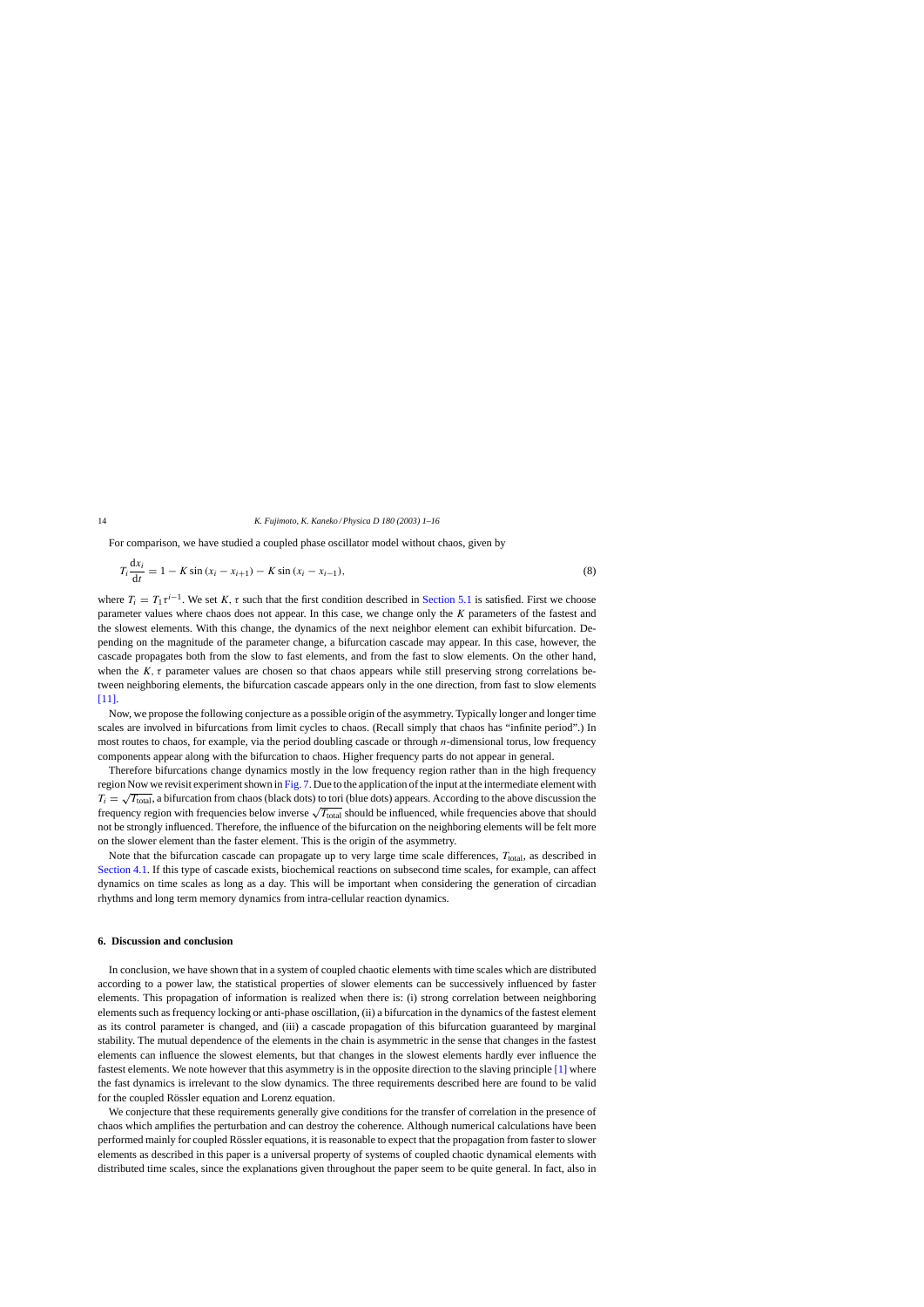<span id="page-14-0"></span>the coupled Lorenz equations and coupled phase oscillators, such propagation can be observed and the above three requirements are found to be valid [\[11\].](#page-15-0)

In chaotic dynamics, infinitely many modes are generated by nonlinearity, as shown in broad power spectra. Such modes are transferred to modes of the next element with a different time scale, though nonlinear coupling. In the present paper, we adopted  $x_{i+1}z_i$  and  $x_{i-1}z_i$  ([Eq. \(4\)\),](#page-2-0) with the same form of the nonlinearity in the Rössler equation, namely, xz in [Eq. \(3\). O](#page-2-0)n the other hand, if we adopt the nonlinear coupling such as  $x_{i+1}x_i$  or  $y_{i+1}y_i$  which a single Rössler equation does not contain, the bifurcation cascade cannot be observed. It seems that the mode coupling to the next element (with a different time scale) works better when the coupling has the same form as given in the (uncoupled) single element. Clarification of this point remains to be an important future problems.

Biological systems often incorporate multi time scale dynamics with changes on faster time scales sometimes influencing the dynamics on slower time scales leading to various forms of 'memory'. Cells can adapt to external conditions and maintain memory over long time spans through changes in their intra-cellular chemical dynamics. In neural systems, fast changes in the input can be kept as memory over much longer time scales when short-term memories are fixed to long-term memories (for a viewpoint on dynamic memory, see [\[9,12\]\).](#page-15-0) In a similar way, a recently proposed dynamical systems theory of evolution proposes the fixation of phenotypic change (by bifurcation) to slower genetic change [\[13\].](#page-15-0)

This mechanism for the propagation of bifurcations from faster to slower elements will be relevant for the study of such kinds of biological system, and it will be interesting to find out whether the three conditions on the dynamics that we proposed are satisfied as well. In physics, the possibility of influencing the slower dynamics by controlling the faster elements through a cascade process will be important for the control of turbulence in general.

#### **Acknowledgements**

The authors would like to thank S. Sasa, T. Ikegami, T. Shibata, H. Chatè, M. Sano, I. Tsuda, T. Yanagita, Y.Y. Yamaguchi, M. Toda, Y. Kuramoto for discussions. They are also grateful to A. Ponzi, F. Willeboordse for critical reading of the manuscript. This work is partially supported by grants-in-aid for Scientific Research from the Ministry of Education, Science, and Culture of Japan (11CE2006).

## **Appendix A. Another example for coupled Rössler equations**

We have studied some models with nonlinear coupling terms without divergence. An example for a coupled Rössler equation, introduced by Eq.  $(4)$ , is given by

$$
\mathbf{D}^{\mathbf{d}} = \begin{bmatrix} 0 & -0.4 & -0.3 \\ 0.3 & 0.4a & 0 \\ 0.3b & 0 & 0.3r \end{bmatrix}, \quad d_2^n = d_1^n, \quad d_3^n = (d_1^n)^2.
$$
 (A.1)

There are nonlinear coupling terms  $z_i x_{i+1}, z_i x_{i-1}, x_i z_{i+1}, x_i z_{i-1}, z_{i+1} x_{i+1}, z_{i+1} x_{i-1}, z_{i-1} x_{i+1}$ , and  $z_{i-1} x_{i-1}$ .<sup>7</sup> The phenomena reported in the present paper are again observed in a wide range of the coupling strength, namely,  $d_1^n \ge 0.38$  under  $(\tau, L) = (1.93, 8)$  and  $r = 1.4$  in [Eqs. \(4\) and \(A.1\).](#page-2-0)

Of course, the behavior of the models in the present paper is observed over some range of the coupling parameters,  $\mathbf{D}^{\mathbf{d}}, d_1^n, d_2^n$  and  $d_3^n$ .

<sup>&</sup>lt;sup>7</sup> Such types of the coupling as  $x_{i+1}z_{i-1}$  are also adopted in the shell model [\[2\].](#page-15-0)